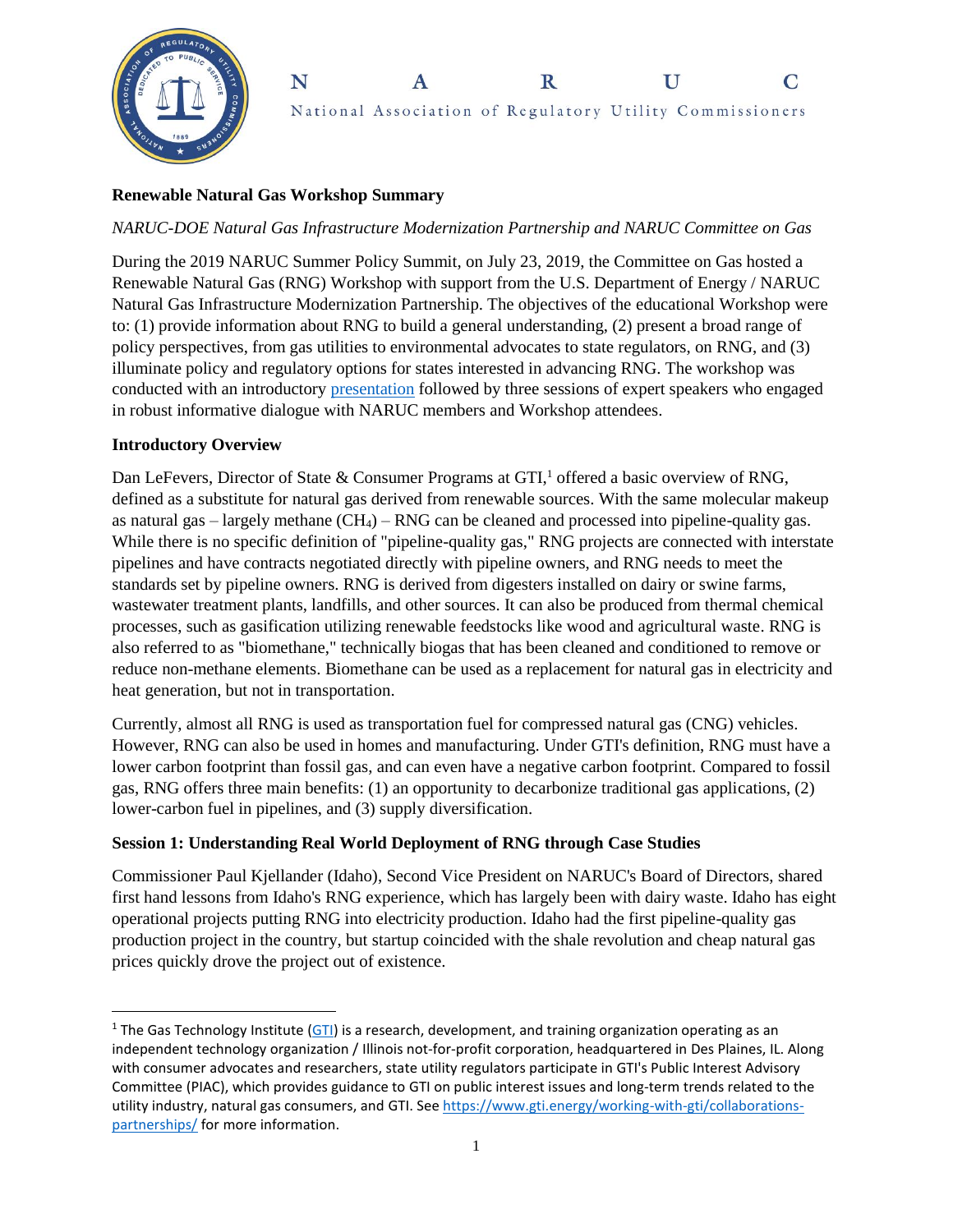



Emily O'Connell, Director of Energy Markets Policy at the American Gas Association (AGA), shared her perspective on how the gas industry is currently looking at RNG. In her view, RNG is the next step for gas utility innovation, offering a range of opportunities for local distribution companies (LDCs). AGA's definition of RNG is similar to GTI's: pipeline-compatible gaseous fuel derived from biogenic or other renewable sources with lower lifecycle CO2e emissions than fossil gas. While AGA members have interest in supplying RNG to the dominant transportation market, AGA is looking at opportunities to direct RNG into residential and commercial sectors to meet thermal load currently supplied by fossil gas. The organization is working with the consulting firm ICF on a groundbreaking study documenting the future potential of RNG produced from anaerobic digestion, gasification, and power-to-gas. The study will summarize costs and emissions reductions of RNG buildout through 2040.

Blaine Collison, Senior Vice President at David Gardiner and Associates (DGA), spoke on his organization's leadership of the Renewable Thermal Collaborative (RTC) and applications for RNG to meet thermal load. The RTC is a project of C2Gas, the World Wildlife Federation, and DGA. The RTC represents large commercial and industrial energy users such as Cargill, Mars, General Motors, L'Oreal, Proctor & Gamble, and Stonyfield Organic that are heavily reliant on fossil gas for critical thermal processes. Several of these customers have sustainability goals and are interested in alternatives to fossil gas. In Blaine's view, the renewable thermal market today resembles the electricity market in the early 2000s, with new technologies and abundant interest in their potential, but complications integrating new offerings and figuring out logistics, tariffs, and costs. The RTC and other organizations are focused on making the same kind of acceleration renewable electricity experienced possible for renewable thermal. In pursuit of this goal, the RTC developed a buyers' statement on behalf of its members summarizing paths towards success: (1) accelerating cost-effective technology with an aggressive R&D agenda, (2) development of a thermal renewable energy credit market, (3) tools and data to achieve market transparency, (4) standardization of products, (5) innovative financing and product structure for offtakers, (6) offering a pipeline-delivered set of solutions for large buyers, and (7) opening avenues for collaboration between buyers, sellers, and other parties.

Ryan Childress, Manager, Business Development at Dominion Energy provides an excellent example of the importance of finding new ways to use existing infrastructure. Dominion has a goal to achieve 4% RNG throughput on its system by 2040. Ryan manages Align RNG, Dominion's \$250 million joint venture with Smithfield Foods. Currently, Align RNG has four projects in development involving nearly 100 farms in Virginia, North Carolina, and Utah. Once completed, the four projects will provide enough gas to power 13,000 homes while reducing greenhouse gas emissions. Given Smithfield's large portfolio of hog farms, initial success with these first four projects could be replicated across the country.

Brian Jones, Senior Vice President from MJ Bradley & Associates, represented the Downstream Natural Gas Initiative (DNGI), a group of gas utilities looking at opportunities for innovation and improved efficiency. DNGI initially focused on methane quantification issues at its founding in 2014, but has since shifted to providing a forum to discuss utility decarbonization. As many states have prioritized electrification as the best way to decarbonize the economy, DNGI members need to discuss the role for gas in a low-carbon future. Gas utilities also need a way to continue financing infrastructure, particularly if gas demand is decreasing as a result of increasing electrification. RNG provides an opportunity not just to continue putting infrastructure to productive use but also to produce sustainable process heat and, further into the future, hydrogen.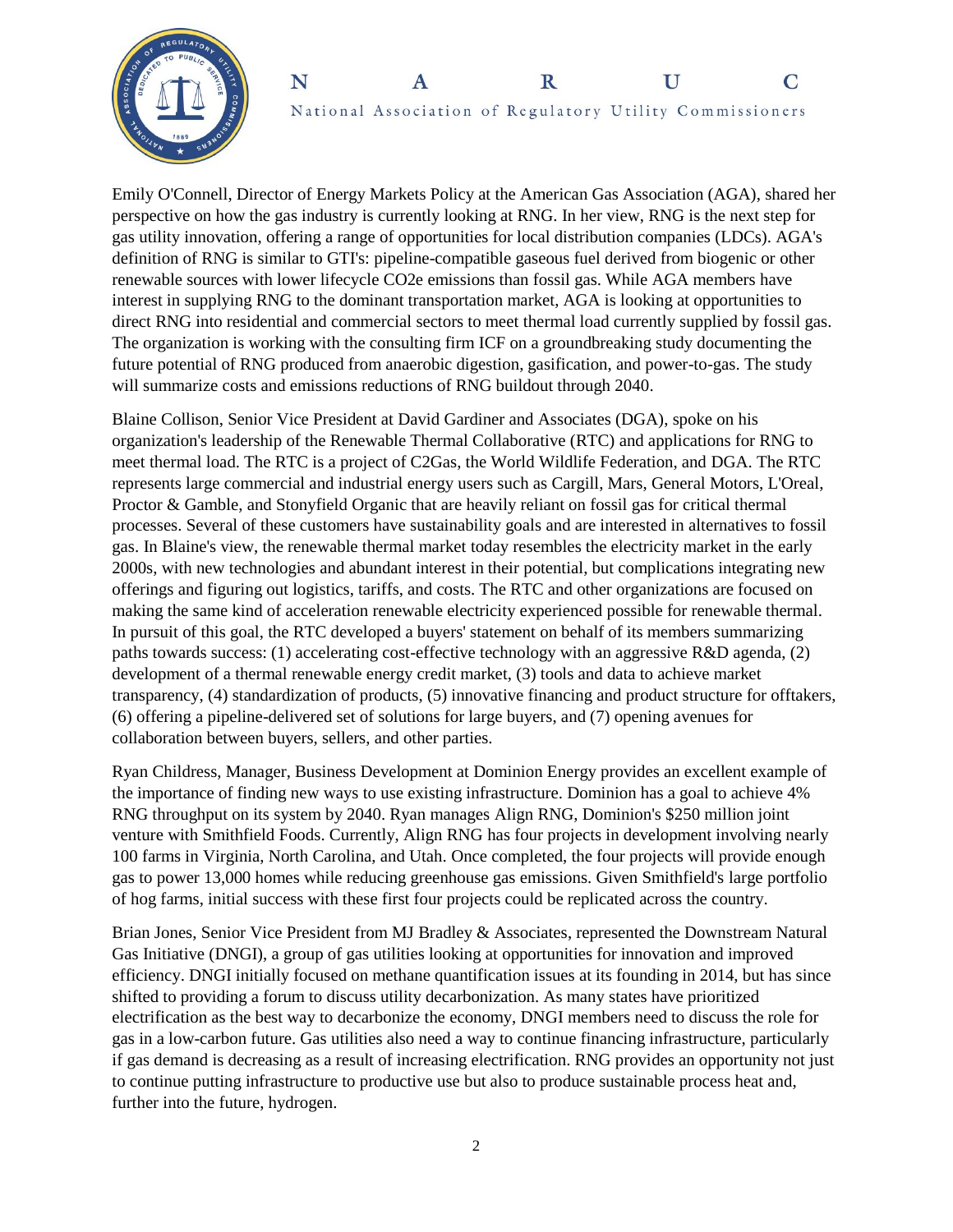



DNGI's set of RNG issue briefs, released just before the Workshop, summarize recent policy developments affecting the RNG market. California's low-carbon fuel standard (LCFS) is a major driver of financial incentives for RNG projects, offering over \$100 per ton of carbon reductions. Landfill projects are generally the cheapest option for RNG, followed by dairy manure projects, which are more expensive to bring to fruition but offer greater potential for onsite methane reductions. According to DNGI, a successful RNG market needs utility involvement to spread costs across rate base through well designed tariffs, as well as tracking mechanisms to document carbon reductions.

Lastly, Jeff Stander, Senior Project Developer at Ameresco, offered a pipeline developer's perspective on the RNG market. Ameresco has three operational RNG projects supplying around 2 million dekatherms per year total. Each project took approximately three years to develop. As a for-profit entity, Ameresco looked for projects that would deliver maximum profit, particularly given the volatility in gas prices. While most RNG goes to transportation uses, the short-term contracts favored by transportation customers are ill-suited to developers looking for longer-term returns. Additionally, RNG projects are expensive, and meeting varying gas quality standards inhibits development.

## **Session 2: Connecting the Dots between Supply and Demand: Integrating RNG into a Safe, Reliable, and Efficient Pipeline Network**

Commissioner Dianne Solomon (New Jersey) and Commissioner Ethan Kimbrel (Illinois) jointly moderated the second panel of the workshop, focusing on interconnection and technical issues. New Jersey has strong opportunities for RNG: the state has the highest number of landfills per square mile in the country, a relatively new stock of wastewater treatment plants that were rebuilt after Hurricane Sandy, and a 100% renewable goal. Illinois is a quiet market for RNG, but could provide future opportunities. Commissioner Kimbrel framed the panel with an initial thought provoking question: Do states have sufficient laws on the books to deal with RNG interconnection and safety?

First to speak was Kristine Wiley, R&D Director at GTI, covering GTI's research into RNG integration. Kristine conveyed that pressures on the energy industry to decarbonize operations could make RNG increasingly popular. RNG is typically 90 to 95% methane and contains a similar BTU content to fossil gas. The trace constituents present in low concentrations can present issues to pipeline infrastructure, which was designed for a specific composition of the product inside. Siloxanes can appear in RNG and turn into powder when combusted, presenting potential issues for end users. Therefore, it is important to understand the characterization of different sources of RNG and their impacts on pipeline structure and integrity and ultimate end use. Minor changes to gas composition are not insurmountable issues, but the industry and its regulators need to be aware of and proactive about these issues. GTI has assisted the Northeast Gas Association on its [interconnection guidance](https://www.northeastgas.org/pdf/nga_gti_interconnect_0919.pdf) for RNG. The guidance offers a technical roadmap for producers and pipeline operators or LDCs to engage in the interconnection process, from preliminary evaluation and feasibility analysis to a checklist of different components for the applicant and operator and gas quality recommendations, as well as techniques for measurement, monitoring, and verification.

Following Kristine was Jay Hopper, Vice President of Business Development at Aria Energy, offering his reflections from 30 years of RNG work at Aria, an energy developer with offices in Michigan and New York, and on the board of directors of the RNG Coalition. Aria processes 50 bcf/d of natural gas to 36 interstate pipelines and 5 LDCs. Half goes to transportation and half goes to utilities and other non-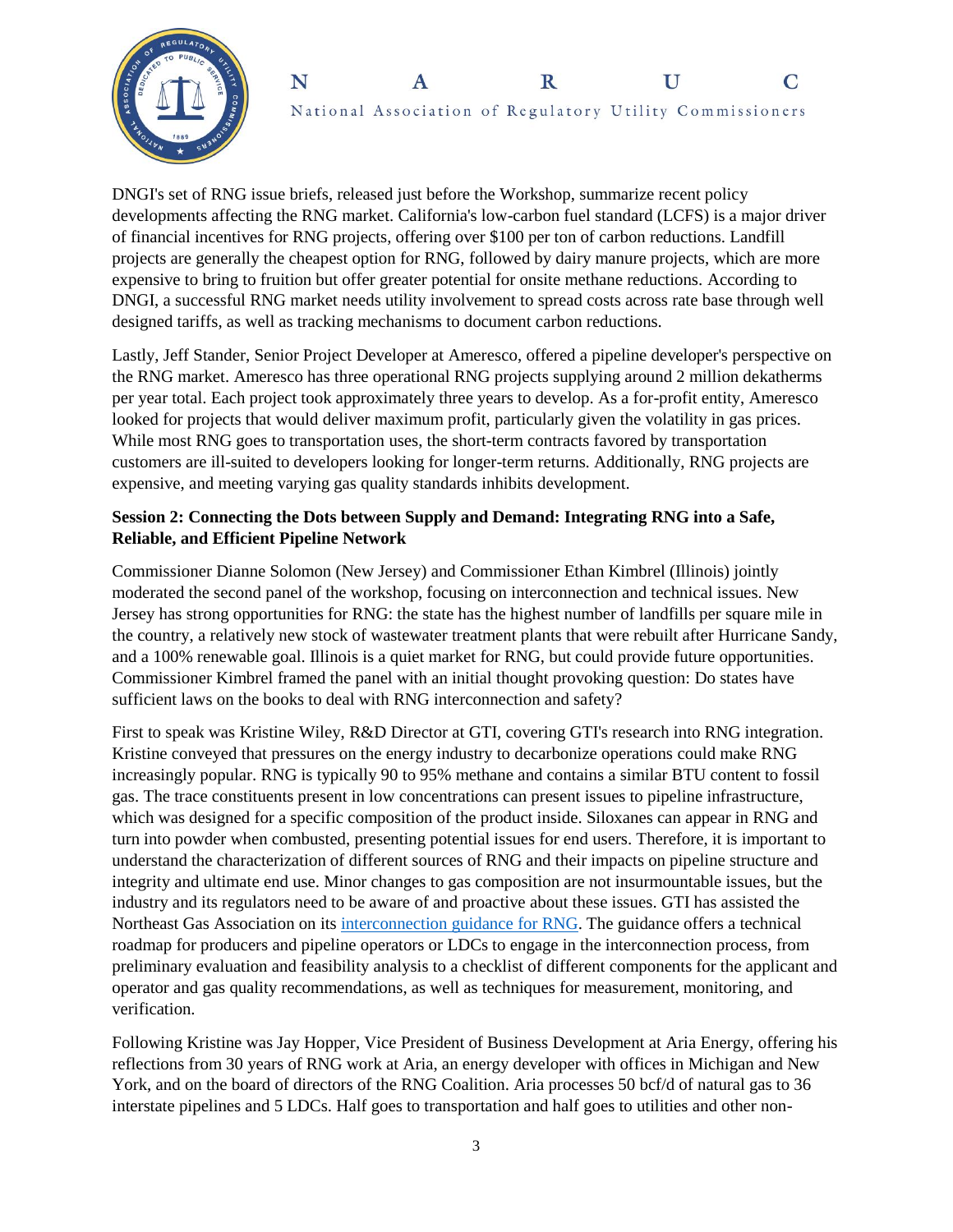



transportation users. Jay emphasized that preventing methane emissions is an important goal, but it needs strong incentives. The biggest issue with RNG projects, in his view, is interconnection. As an example, he put forth a typical landfill project producing 4000 dT/d versus a dairy farm with 100 – 200 dT/d. Interconnection costs range from  $$1 - 3$  million. While the landfill project can afford that, the dairy farm cannot. Further, it would not be prudent for a utility commission to authorize a rate-based pipeline to such a small project. Regarding gas quality, Jay recommended continuing to rely on current technologies dialed into pipeline specifications that can automatically shut down if an issue is detected. Lastly, Jay advocated for contracts with term lengths of at least ten years. As a gas processor, Aria prefers long-term contracts, and believes similar contracts for RNG will help the market grow.

Next, Stuart Nachmias, Vice President, Energy Policy & Regulatory Affairs at Consolidated Edison (ConEd) talked about RNG's importance to the New York market. When New York City customers using fuel oils were required to switch over to cleaner fuels, most decided on natural gas. ConEd needed to get new supplies to fill this increased demand. Given the difficulty of getting new gas supplies to the area, the utility considered non-pipeline alternatives including expanded gas demand response and efficiency programs. In response to an RFP asking for alternatives, ConEd received several offers to integrate RNG, and ultimately decided it would be an environmentally proactive approach to meeting future customer needs. ConEd proposed several RNG projects to the PSC but faced obstacles resulting from the small volume, high cost (up to five times the cost of fossil gas), lack of a regulatory structure for cost recovery, and high interconnection costs. On the gas quality side, RNG had a slightly lower BTU content than natural gas and could present issues to customer appliances. The small volume of the projects actually minimized this issue, as RNG injected into a high-quantity pipeline network would have little impact on the end product. However, mitigation of the BTU content issue depended on the location of the industrial site and the gas mains. In segments where RNG concentration was higher, there could be localized impacts for non-RNG customers. Overall, ConEd saw obstacles in an uncertain and length regulatory process dealing with a new product.

Lastly, Jamie Ormond, Public Utilities Regulatory Analyst for Renewable Natural Gas at the California PUC, offered her takeaways from California's experience and what other states can learn. In her view, treating RNG like renewable electricity is an oversimplification, as commissions have different jurisdiction over electricity and gas – but California's experience with renewable electricity offers valuable lessons. California's Rule 21 interconnection standard was an important step towards bringing more renewable electricity online following the Public Utilities Regulatory Policy Act (PURPA) in 1978. Jamie offered a history of what led to Rule 21: in 2003, California passed a renewable portfolio standard for electricity, which led to a flurry of new procurement. Utility engineers needed to evaluate projects to make sure they could be safely interconnected to the distribution grid. Large solar developers complained in 2007 and 2008 that utilities were not interconnecting projects or taking too long to come to a decision. In 2009, CPUC opened a rulemaking to standardize and streamline the interconnection process. Utility engineers and stakeholders then came together to create an engineering-based interconnection process that exhibited three key characteristics: it was documented, understandable by all parties, and applicable to all renewable electricity projects.

Learning from the success of Rule 21, California took an important step in establishing a statewide biomethane pipeline injection standard to create a level playing field for RNG producers. Producers that want to determine if their product can be interconnected can look to one standard rather than having to comply with varying standards established by each of the state's four gas utilities. Similar to the Rule 21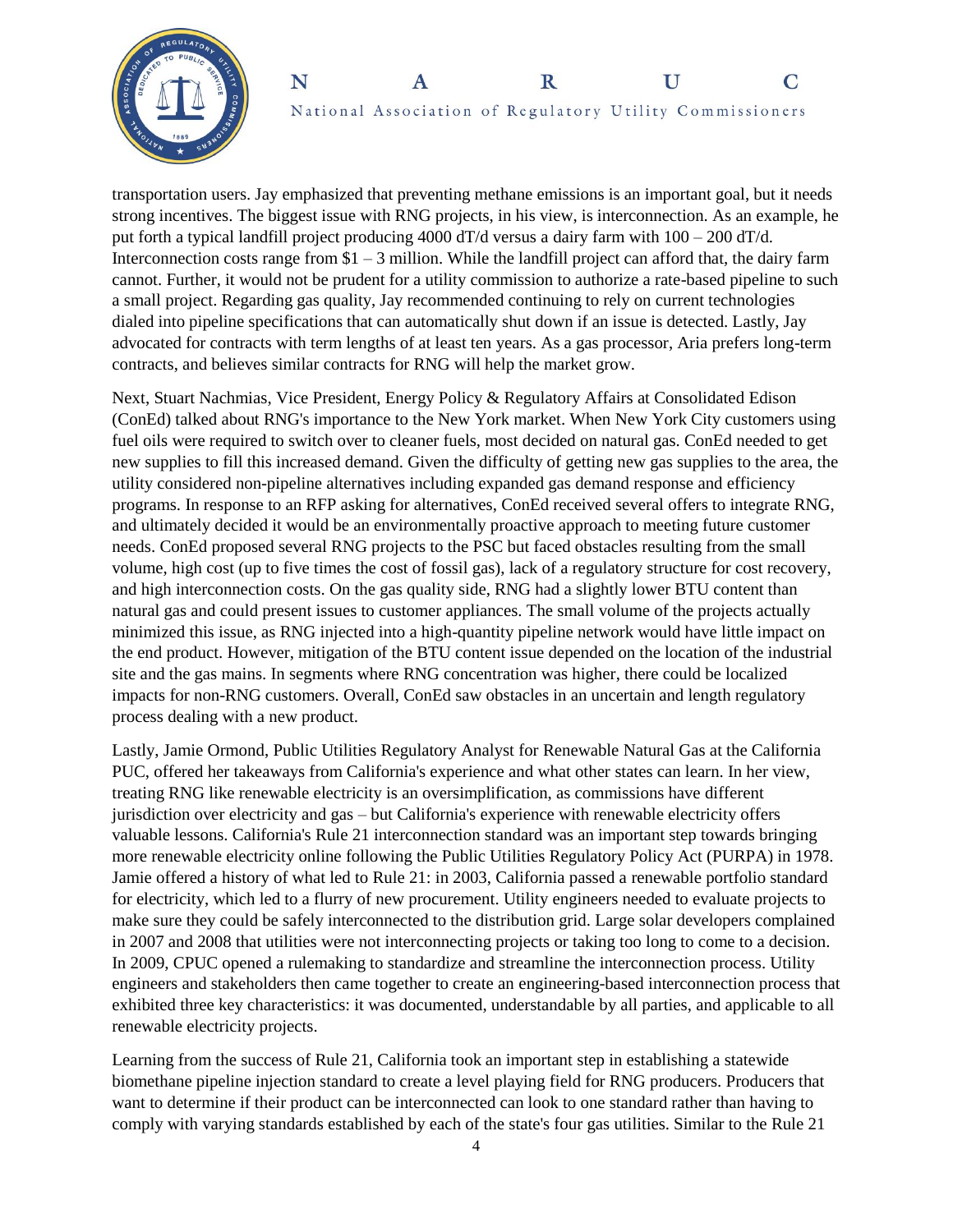



process, gas utility engineers have a common set of questions about projects interconnecting to the system, and establishing a procedure that is written down, understandable, and universally applicable can go a long way towards pushing projects towards the finish line. So far, two dairy and agricultural waste projects have been interconnected. Six biomethane dairy projects will be built over the next two years. While the first project took ten years to be constructed and interconnected, the statewide injection standard will help speed up future projects.

In response to questions from the moderators about whether current pipeline siting and financing processes are sufficient for RNG, panelists responded that utilities should estimate cost upfront, have a minimum pipe flow where they can figure out how much additional revenue they can make from new gas sales, and subtract that from the initial interconnection fee so the producer is not saddled with a high upfront interconnection cost.

Interest in RNG can come from state legislatures, utilities, commissions, and customers. California is 90% rural with numerous wastewater treatment facilities that are currently flaring gas, as well as large numbers of landfills, which ultimately move 75% of materials elsewhere. Trees burned by wildfires or eaten by beetles following droughts also offer biomass RNG opportunities. The low-carbon fuel standard offers RNG producers a strong incentive to reduce methane emissions from the transportation sector. New York utilities have been collaborating on RNG development through the Northeast Gas Association's interconnection guidance document. Panelists expressed a need for commissions to work with utilities on navigating cost and interconnection issues.

Commissioner Greer Johnson Gillis (District of Columbia) brought up the need for regulatory certainty and misalignment between timelines for RNG and other utility processes. ConEd forecasts costs over three years, but RNG developers need ten-year commitments. Utilities and regulators need to work together on cost-benefit analysis to justify costs that are passed through to consumers. RNG typically does not make sense on a pure cost-benefit analysis, but exhibits other attractive qualities.

Commissioner Jay Balasbas (Washington), Chair of NARUC's Pipeline Safety Subcommittee, asked about his state's law allowing utilities to offer voluntary RNG to customers and how the state can develop injection and interconnection standards to get projects into service quickly. Panelists recommended inviting utility engineers to discuss what they are comfortable with and where they see issues. Commissioner Balasbas encouraged regulators to understand that pipelines often cross state lines, so a standard in one state may not apply to an entire pipeline. Further, some projects don't have the opportunity to completely assimilate into the pipeline network before reaching customers. Developing interconnection guidance or standards will require collaborative work from regulators, utilities, and RNG producers.

### **Session 3: Bringing the Renewable Heat: How Renewable Natural Gas Market Dynamics Are "Burning Up" Preconceived Notions of Traditional Regulatory Structures and Planning**

In the final session of the workshop, Commissioner Mary-Anna Holden (New Jersey), Chair of NARUC's Committee on Water, and Commissioner Megan Decker (Oregon) moderated a discussion on regulators' options for leading on RNG. New Jersey needs more feedstock for RNG, particularly sources that can maintain heating values of 1000 btu/cf. The state's Energy Master Plan will outline new avenues for RNG. In Oregon, the PUC is implementing a new RNG standard passed by the legislature. Utility interest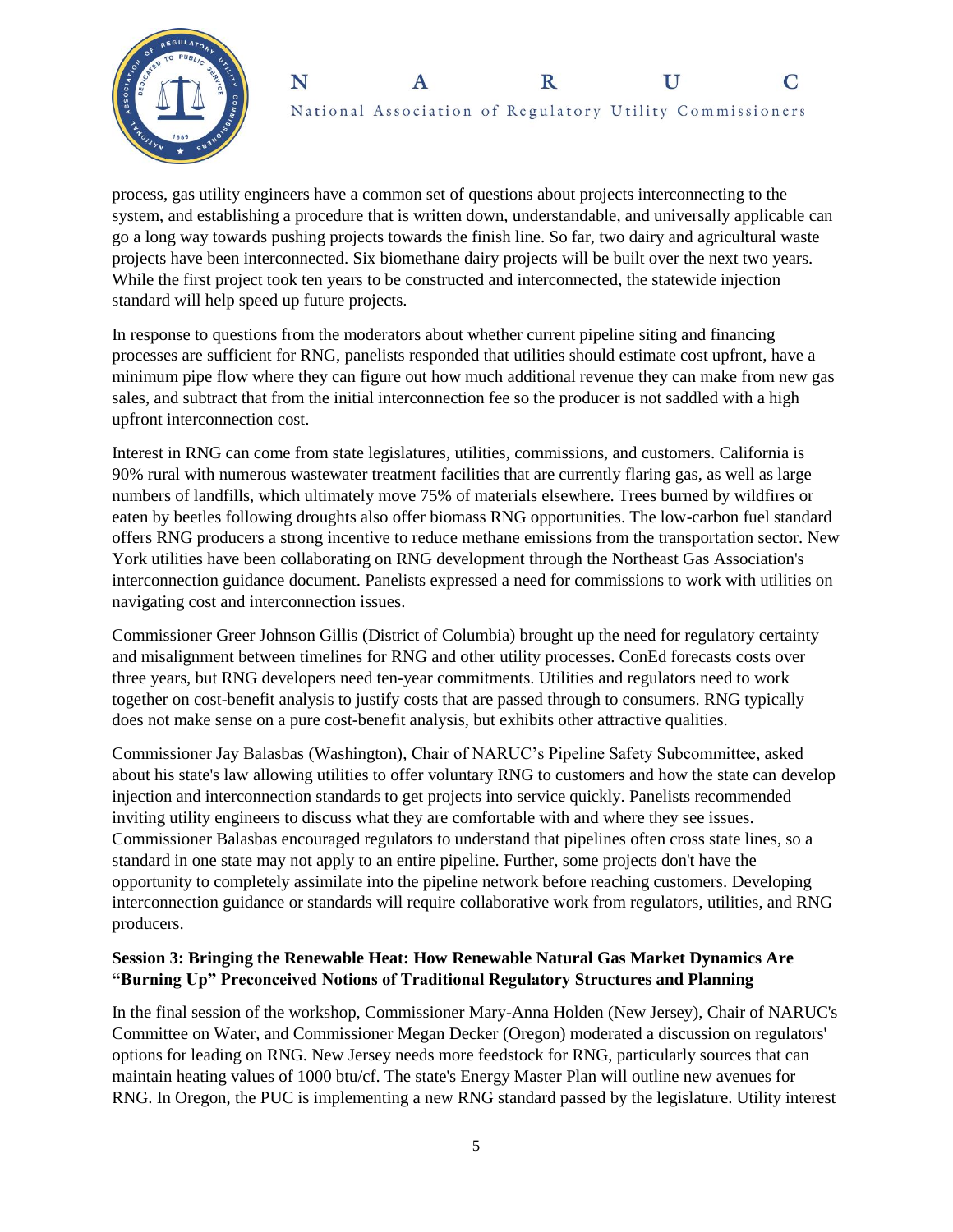



in RNG is nothing new, but the state is now progressing towards using RNG as a key ingredient in deep decarbonization of the energy system.

Zach Kravitz, Director of Rates & Regulatory Affairs at Northwest Natural (NWN), talked about NWN's reliance on RNG to serve customers while contributing to decarbonization. NWN recently began diversifying by acquiring water and wastewater utilities throughout Oregon and Washington. In 2020, 2% of its portfolio will be made up of RNG. NWN has looked at RNG supply as a way to avoid both future reinforcement investments in under-pressurized areas in the gas system and upstream capacity. To improve regulatory certainty, NWN came to the Oregon PUC early with a request to approve a methodology for forecasting RNG costs so that the utility could enter into long-term contracts. NWN also benefits from strong support from the Oregon legislature. Oregon passed laws requiring a study of RNG potential. The study revealed that of the state's 660,000 gas customers, residential load can be served entirely with feasible RNG projects. SB98 passed shortly after the RNG Workshop, allowing voluntary utility purchases of RNG up to 30% of load in 5% increments over 30 years. The law offers cost offramps and third-party procurement. Washington has also demonstrated policy support for RNG through HB1257, providing a mandate for gas utilities to offer a voluntary RNG tariff.

Kenzie Schwartz, Analyst at National Grid's Gas Utility of the Future group, emphasized the importance of the Northeast Gas Association's standard interconnection guideline. Outlining a process from proposal to interconnection for regulators, developers, and utilities can inform other state guidelines and standards, lower barriers to entry for developers, and grow the market. National Grid offers a voluntary green gas tariff for customers to procure RNG. With developers looking for ten-year contracts, National Grid is building capacity to quickly evaluate those proposals. The utility wants to see more market certainty, citing Oregon as an example for setting long-term market signals. Lastly, Kenzie called for valuation of not just the energy content of RNG but also its benefits for water quality, waste management, and captured carbon.

Representing Southern California Gas Company (SoCal Gas), Tanya Peacock, Public Policy and Planning Manager, offered another utility perspective on procurement. SoCal delivers gas to half of the customers in California. Like NWN, SoCal needs to make investments that are used and useful while also contributing to decarbonization. Recognizing that gas will be part of the energy mix for decades to come, SoCal made a voluntary commitment of 5% renewable gas by 2022 and 15% by 2030. Regulators and utilities should consider interdependencies between the gas and electric systems and opportunities for gas infrastructure to serve as energy storage for excess renewable electricity. SoCal sees storage as a key avenue for decarbonization: the gas grid could turn into the largest flow battery in the world, soaking up excess renewable electricity and powering the state around the clock.

Given high interconnection costs, utility investments in interconnection or the availability of incentives to offset some interconnection costs can be critical for developers. The key policy intervention is creating mandatory and voluntary procurement programs. California passed a law in 2018 directing CPUC to consider developing utility RNG procurement programs. SoCal's application for a voluntary program is under consideration. SB1383, passed in 2017, codified California's carbon reduction program to include capturing methane from organic sources. 45 dairy farms participate, producing 400,000 dT/d from \$320 million in projects.